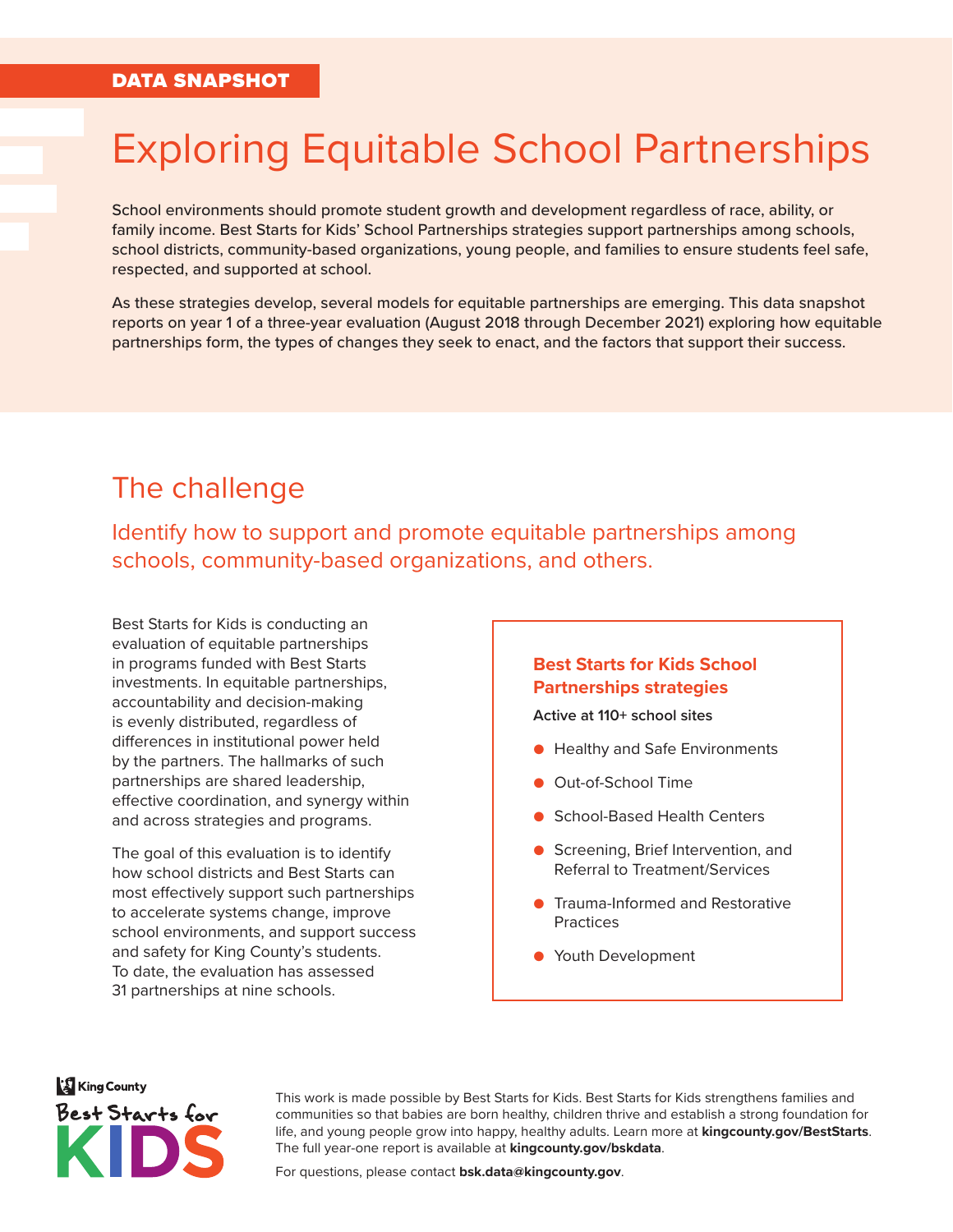**Different types of equitable partnerships are developing within and across Best Starts strategies.**

| <b>COOPERATIVE</b>                                                                                                                                                                                                                                                           | <b>COLLABORATIVE</b>                                                                                                                                                                                                                                            | <b>INTEGRATED</b>                                                                                                                                                                     |
|------------------------------------------------------------------------------------------------------------------------------------------------------------------------------------------------------------------------------------------------------------------------------|-----------------------------------------------------------------------------------------------------------------------------------------------------------------------------------------------------------------------------------------------------------------|---------------------------------------------------------------------------------------------------------------------------------------------------------------------------------------|
| In a cooperative partnership,<br>community-based organizations<br>and school partners operate<br>autonomous from one another.<br>Program goals are primarily<br>established by the primary awardee,<br>though one or more goals may be<br>shared with partner organizations. | Community-based organizations<br>and school partners share<br>goals and communicate about<br>progress on a regular or semi-<br>regular basis. The school and the<br>partner organization(s) maintain<br>decision-making authority over<br>their own activities. | The community-based<br>organization partner(s) play(s)<br>a major role in site planning<br>processes and shares data,<br>resources, and decision-making<br>authority with the school. |

*Adapted from: Youth Development Executives of King County School & Community Partnerships Toolkit (ydekc.org/resource-center/school-community-partnership-toolkit/).*

## What we learned

- Equitable school partnerships develop in service of changes to systems, environments, and student well-being, especially in relation to racial and other inequities. For example, partnerships have emerged to expand access to services to marginalized groups and to address disproportionality in discipline.
- Strong relationships and trust are the foundation of equitable school partnerships.
- Factors with positive impact on the development and success of equitable partnerships in schools include school-wide shifts in leadership and decision-making, efforts to increase parent engagement, inclusion of students in leadership roles, and resource-sharing (space, meeting time, staff) to improve coordination and communication.
- Factors with negative impact include leadership and staff changes among partners, which disrupt relationships and trust; power dynamics within schools; and lack of capacity to provide services to students in need.
- Best Starts for Kids can support equitable partnerships by continuing to increase coordination and alignment in its granting systems and by accounting for the time and funding required to support partnerships over time.
- Schools, districts, and community-based organizations can support equitable partnerships by increasing and deepening student engagement, adopting change-management approaches that ameliorate the impact of turnover, and developing coordination structures that alleviate workload and support access to critical data.

# What's next?

In years 2 and 3, our evaluation will follow how equitable partnerships develop and make a difference for kids. Focusing on the factors that support equitable partnerships, the relationship between partnerships and school-wide change, and the role that King County's processes and systems play, the evaluation will help us build a deeper understanding of how equitable partnerships succeed and how the connections between Best Starts investments affect awardees' impact.

This year 1 evaluation was structured around a deep assessment of partnerships at nine of 19 schools. Ongoing evaluation will include additional schools, as well as adding students, their families, and Seattle Public School staff to the participants.

#### **Acknowledgments**

The commitment and thoughtfulness of Best Starts for Kids School Partnerships Evaluation Advisors helped guide this work. This evaluation would not have been possible without the staff from dozens of Best Starts grantees and partner organizations. We are grateful for their commitment.

Best Starts for Kids thanks the following Puget Sound Educational Service District staff for their roles in the evaluation: Nathalie Jones, Hilary Loeb, Mona Mazraani, Cassandra O'Francia, Alessandra Pollock, Paméla Raya-Carlton, Sarita Siqueiros Thornburg, and other evaluation partners.